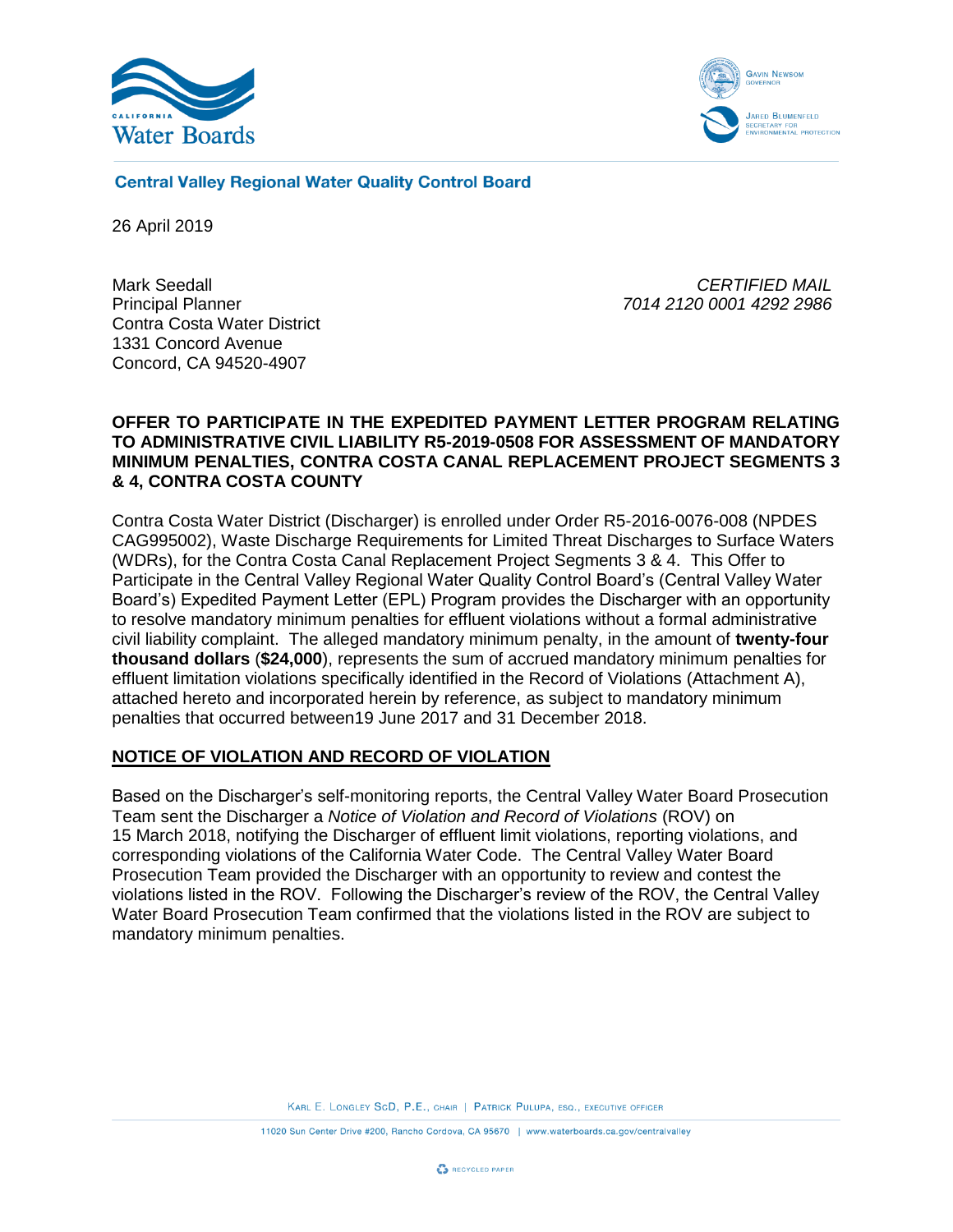## **STATUTORY LIABILITY**

Water Code sections 13385(h) and (i) require the assessment of a mandatory minimum penalty of \$3,000 for each specified serious and chronic effluent limit violation. Pursuant to Water Code section 13385.1(a), the failure to file a discharge monitoring report required pursuant to section 13383 for each complete period of thirty (30) days following the deadline for submitting the report constitutes a serious violation subject to a mandatory minimum penalty under Water Code section 13385(h). The Discharger may also be subject to discretionary administrative civil liabilities pursuant to Water Code section 13385(c) of up to \$10,000 for each day in which the violation occurs, and \$10 for each gallon discharged but not cleaned up in excess of 1,000 gallons. These mandatory minimum penalties and discretionary administrative civil liabilities may be assessed by the Central Valley Water Board beginning with the date that the violations first occurred. The formal enforcement action that the Central Valley Water Board uses to assess such liability is an administrative civil liability complaint, although the Central Valley Water Board may instead refer such matters to the Attorney General's Office for prosecution. If referred to the Attorney General for prosecution, the Superior Court may assess up to twenty-five thousand dollars (\$25,000) per day per violation. In addition, the Superior Court may assess up to twenty-five dollars (\$25) per gallon discharged but not cleaned up in excess of 1,000 gallons.

#### **SETTLEMENT OFFER**

The Discharger can avoid the issuance of a formal enforcement action and settle the alleged violations identified in the attached ROV by participating in the EPL Program.

To promote resolution of these violations, the Central Valley Water Board Prosecution Team makes this Conditional Offer. The Central Valley Water Board's Prosecution Team proposes to resolve these violations without the issuance of a formal enforcement action through this Conditional Offer assessing **twenty-four thousand dollars (\$24,000)** in mandatory minimum penalties. If the Discharger accepts this proposal, subject to the conditions below, the Central Valley Water Board Prosecution Team will accept that payment in settlement of any enforcement action that would otherwise arise out of the violations identified in Attachment A. Accordingly, the Central Valley Water Board Prosecution Team will forego issuance of a formal administrative civil liability complaint, will not refer the violations to the Attorney General, and will waive its right to seek additional discretionary civil liabilities for the violations identified in the ROV. The Conditional Offer does not address or resolve liability for any violation that is not specifically identified in the ROV, regardless of the date that the violation occurred.

If the Discharger accepts this offer, please complete and return the enclosed "Acceptance of Conditional Resolution and Waiver of Right to Hearing; (proposed) Order" (Acceptance and Waiver) on or before **15 May 2019**. The Acceptance and Waiver constitutes a settlement of the violations specifically identified in Attachment A.

### **CONDITIONS FOR CENTRAL VALLEY WATER BOARD ACCEPTANCE OF RESOLUTION**

Federal regulations require the Central Valley Water Board to publish and allow the public thirty (30) days to comment on any settlement of an enforcement action addressing NPDES permit violations (40 C.F.R. section 123.27(d)(2)(iii)). Notice of this settlement will be published on the Central Valley Water Board's website at:

### [https://www.waterboards.ca.gov/centralvalley/board\\_decisions/tentative\\_orders/](https://www.waterboards.ca.gov/centralvalley/board_decisions/tentative_orders/)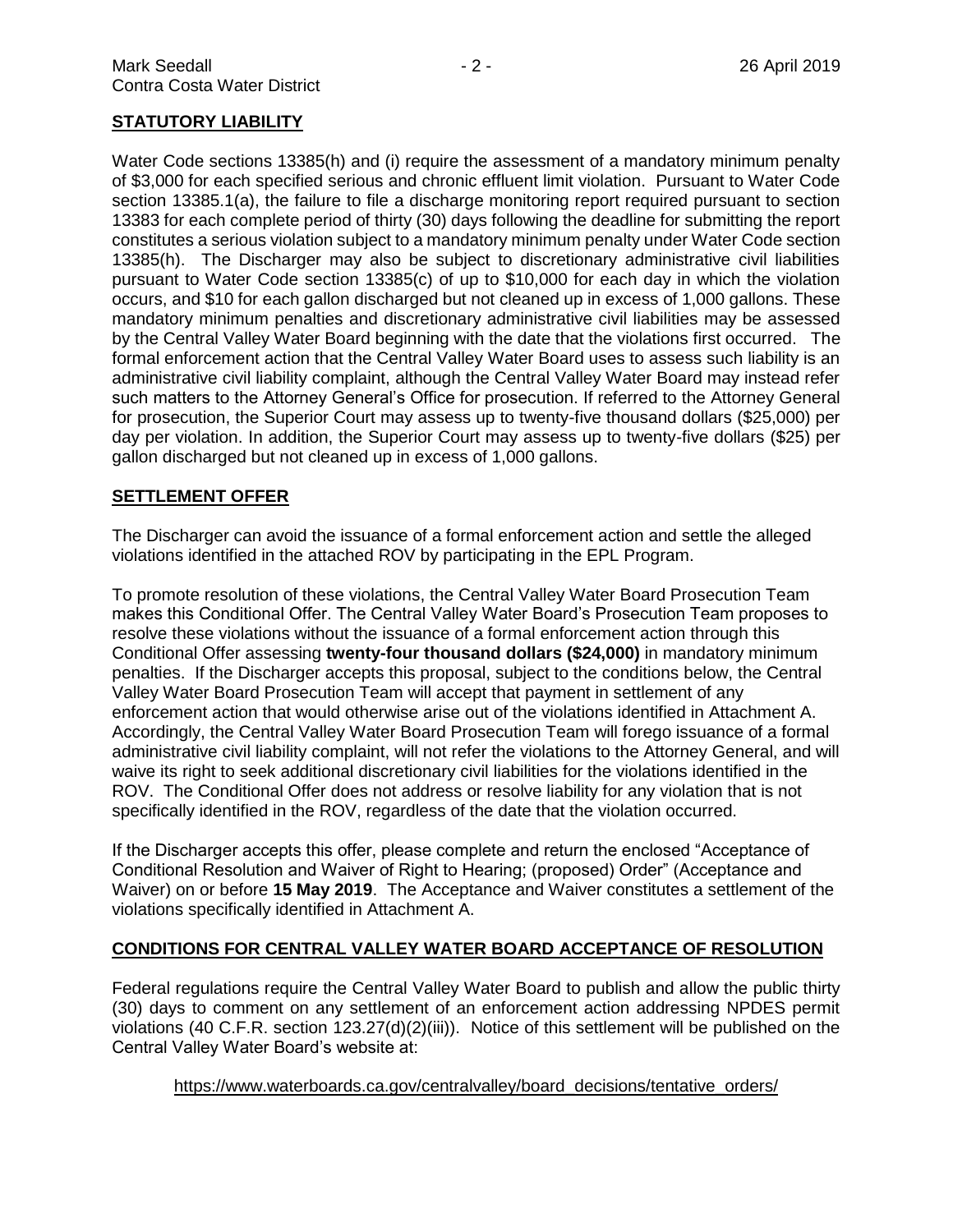If no comments are received within the 30-day comment period, and unless there are new material facts that become available to the Central Valley Water Board, the Executive Officer or his designee will execute the Acceptance and Waiver as a stipulated order assessing the uncontested mandatory minimum penalty amount pursuant to Water Code sections 13385.

However, if significant comments are received in opposition to the settlement, this offer may be withdrawn. In that case, the Discharger's waiver pursuant to the Acceptance and Waiver will be void and the violations will be addressed in an administrative civil liability hearing. At the hearing, the Discharger will be free to make arguments to any of the alleged violations, and the Discharger's prior agreement to accept this Conditional Offer will not in any way be binding or used as evidence against the Discharger. The Discharger will be provided with further information on the administrative civil liability hearing process.

If the Discharger chooses to sign the Acceptance and Waiver, full payment of the assessed amount may be submitted with the waiver. However, full payment of the assessed amount shall be due no later than thirty (30) calendar days after the date the Acceptance and Waiver is executed by the Executive Officer. In accordance with California Water Code section 13385(n)(1) and California Water Code section 13385.1(c)(1), funds collected for violations of effluent limitations and reporting requirements pursuant to section 13385 and 13385.1 shall be deposited in the State Water Pollution Cleanup and Abatement Account. Accordingly, the \$24,000 liability shall be paid by cashiers or certified check made out to the "State Water Pollution Cleanup and Abatement Account". Failure to pay the full penalty within the required time period may subject the Discharger to further liability.

The Discharger shall indicate on the check the number of this EPL and send it to the State Water Resources Control Board, Accounting Office, Attn: EPL R5-2019-0508 Payment, PO Box 1888, Sacramento, California, 95812-1888. The waiver and a copy of the check must also be mailed to the Central Valley Water Board at 11020 Sun Center Drive #200, Rancho Cordova, CA, 95670 attention to Kim Sellards.

If you have any questions or comments regarding this Settlement Offer, please contact Kim Sellards at (916) 464-4835 or Kim.Sellards@waterboards.ca.gov.

Original Signed by

ANDREW ALTEVOGT Assistant Executive Officer

- Enclosures (2): Record of Violations Acceptance of Conditional Resolution and Waiver of Right to Hearing
- cc w/o encl: Kenneth Greenberg, USEPA, Region 9, San Francisco David Boyers, Office of Enforcement, SWRCB, Sacramento Heather Mapes, Office of Enforcement, SWRCB, Sacramento Patrick Pulupa, Central Valley Water Board Advisory Team, Rancho Cordova Jessica Jahr, Office of Chief Counsel, SWRCB, Sacramento Adam Laputz, Central Valley Water Board Advisory Team, Sacramento Contra Costa Environmental Health, Concord, CA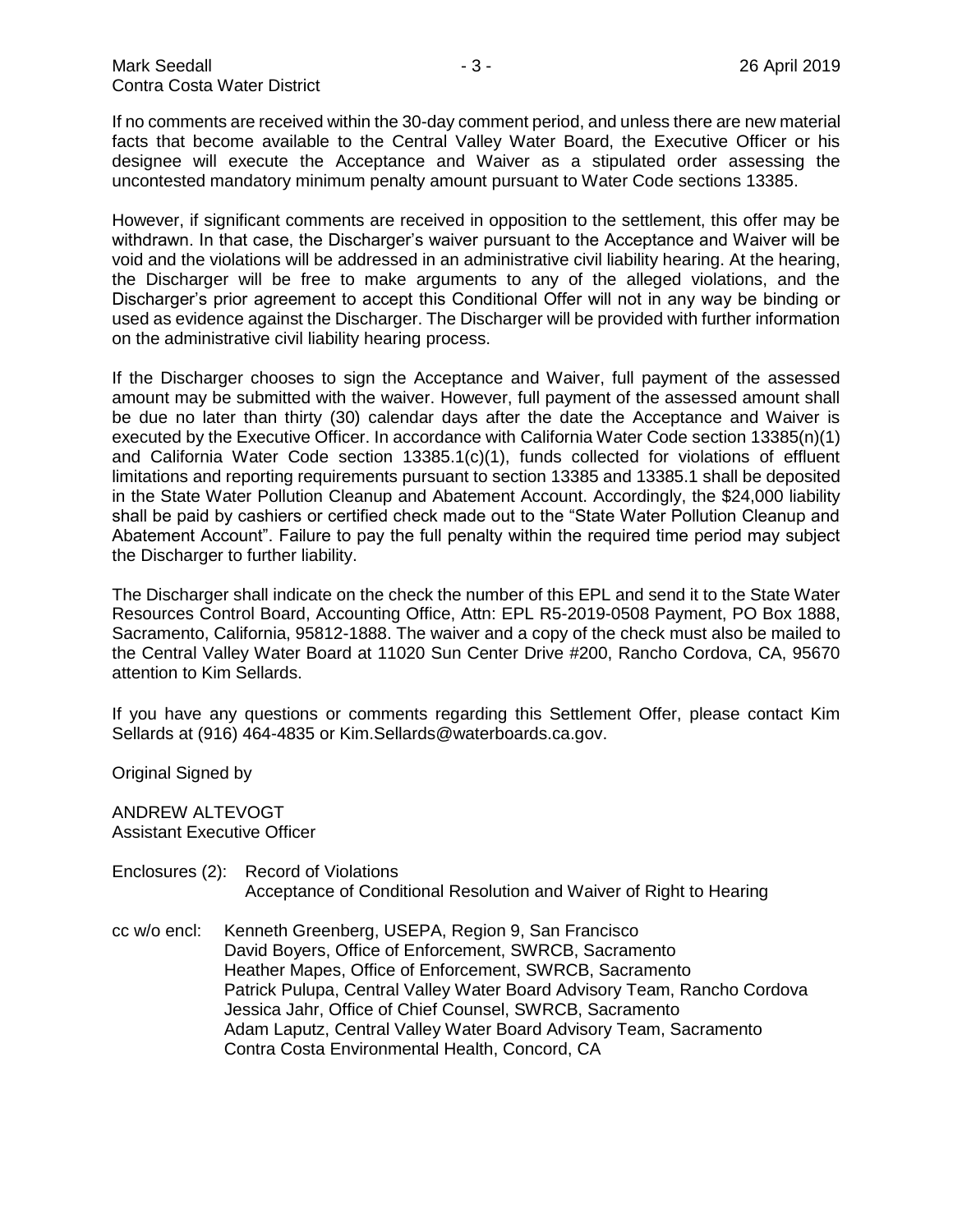### **ATTACHMENT A TO SETTLEMENT OFFER NO. R5-2019-0508 Record of Violations Subject to Mandatory Minimum Penalty**

### **Contra Costa Water District Contra Costa Canal Replacement Project Segments 3 & 4**

### RECORD OF VIOLATIONS (19 June 2017– 31 December 2018) MANDATORY PENALTIES (Data reported under Monitoring and Reporting Program R5-2016-0076-008)

The following table lists the alleged violations subject to mandatory minimum penalties (MMPs), pursuant to Water Code section 13385(h) and (i).

|                | Date       | Parameter | <b>Units</b>             | Limit | Measured | Period                   | Violation<br>Type | MMP Type      | <b>CIWQS</b> |
|----------------|------------|-----------|--------------------------|-------|----------|--------------------------|-------------------|---------------|--------------|
| $\overline{1}$ | 25-Jun-18  | pH        | Standard<br>Units        | 8.5   | 8.6      | Instantaneous<br>Maximum | <b>OEV</b>        | <b>NCHRON</b> | 1046516      |
| 2              | 13-Jul-18  | pH        | Standard<br>Units        | 8.5   | 8.6      | Instantaneous<br>Maximum | <b>OEV</b>        | <b>NCHRON</b> | 1054254      |
| 3              | 19-Jul-18  | pH        | Standard<br><b>Units</b> | 8.5   | 8.6      | Instantaneous<br>Maximum | <b>OEV</b>        | <b>NCHRON</b> | 1054255      |
| $\overline{4}$ | 20-Jul-18  | pH        | Standard<br><b>Units</b> | 8.5   | 8.7      | Instantaneous<br>Maximum | <b>OEV</b>        | <b>CHRON</b>  | 1054256      |
| 5              | 23-Jul-18  | pH        | Standard<br><b>Units</b> | 8.5   | 8.86     | Instantaneous<br>Maximum | <b>OEV</b>        | <b>CHRON</b>  | 1054257      |
| 6              | 24-Jul-18  | pH        | Standard<br>Units        | 8.5   | 8.8      | Instantaneous<br>Maximum | <b>OEV</b>        | <b>CHRON</b>  | 1054258      |
| $\overline{7}$ | 7-Aug-18   | pH        | Standard<br><b>Units</b> | 8.5   | 8.57     | Instantaneous<br>Maximum | <b>OEV</b>        | <b>CHRON</b>  | 1054259      |
| 8              | 21-Aug-18  | pH        | Standard<br>Units        | 8.5   | 8.57     | Instantaneous<br>Maximum | <b>OEV</b>        | <b>CHRON</b>  | 1054260      |
| 9              | $4-Sep-18$ | pH        | Standard<br><b>Units</b> | 8.5   | 8.64     | Instantaneous<br>Maximum | <b>OEV</b>        | <b>CHRON</b>  | 1054261      |
| 10             | 13-Nov-18  | pH        | Standard<br><b>Units</b> | 8.5   | 8.83     | Instantaneous<br>Maximum | <b>OEV</b>        | <b>CHRON</b>  | 1056205      |
| 11             | 19-Nov-18  | pH        | Standard<br><b>Units</b> | 8.5   | 9.09     | Instantaneous<br>Maximum | <b>OEV</b>        | <b>CHRON</b>  | 1056206      |

### **Table A. Violations subject to Mandatory Penalties**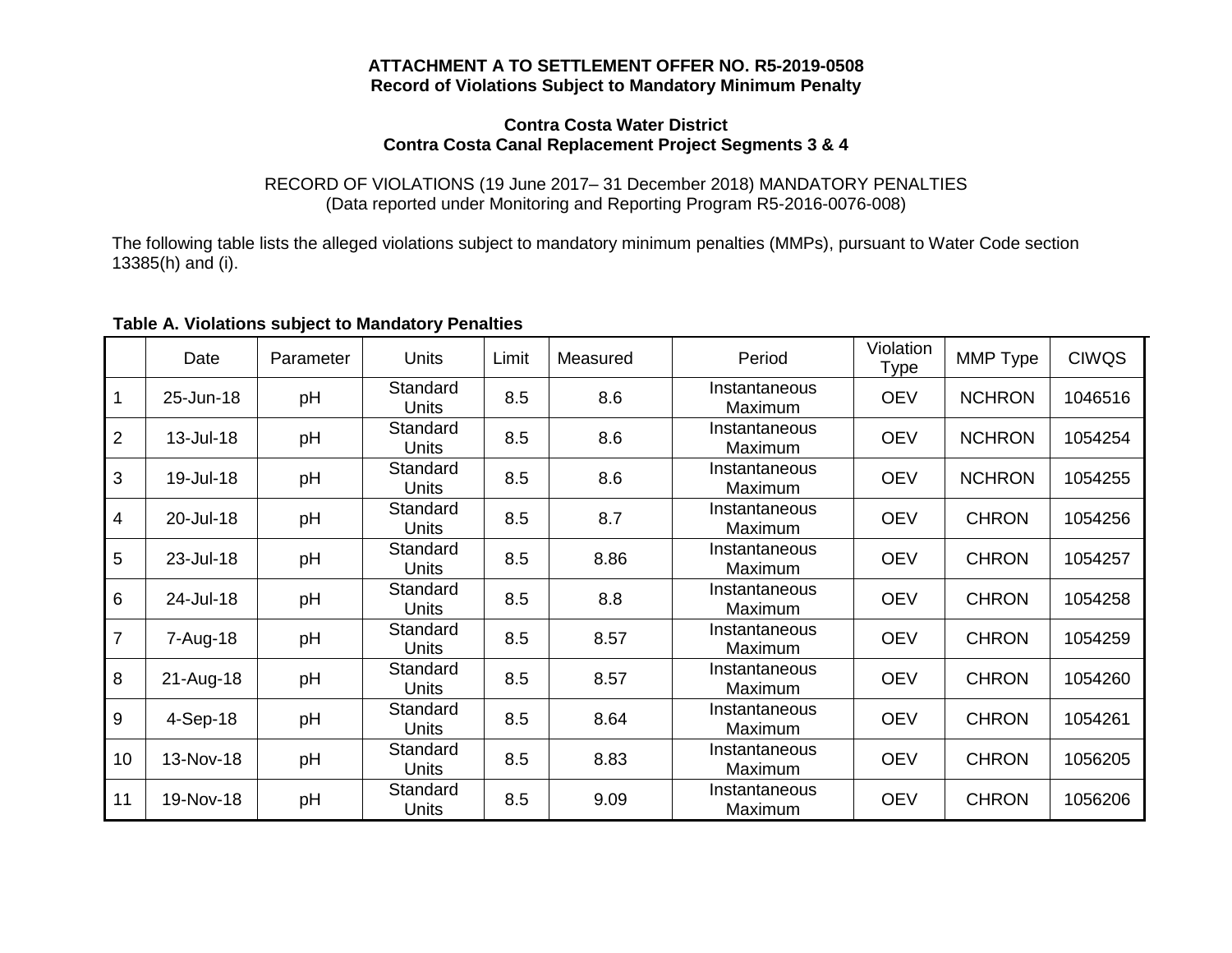### **ATTACHMENT A TO SETTLEMENT OFFER NO. R5-2019-0508 Record of Violations Subject to Mandatory Minimum Penalty**

## **EXPEDITED PAYMENT AMOUNT VIOLATIONS SUMMARY**

| <b>VIOLATIONS AS OF:</b>                    | 12/31/2018 |
|---------------------------------------------|------------|
| <b>Group I Serious Violations:</b>          |            |
| <b>Group II Serious Violations:</b>         |            |
| Non-Serious Violations Not Subject to MMPs: | 3          |
| Non-serious Violations Subject to MMPs:     | 8          |
| <b>Total Violations Subject to MMPs:</b>    |            |

## **Mandatory Minimum Penalty Amount for Effluent Limit Violations**

8 Non-Serious Violation subject to MMP x \$3,000 per Violation = \$24,000

## **Total Expedited Mandatory Minimum Penalty = \$24,000**

## **Table B. Definition**

| <b>Abbreviation</b> | <b>Description</b>                                                                                                                                                                                                                                               |
|---------------------|------------------------------------------------------------------------------------------------------------------------------------------------------------------------------------------------------------------------------------------------------------------|
| CAT <sub>1</sub>    | Violation of effluent limitation for Group I pollutant.                                                                                                                                                                                                          |
| CAT <sub>2</sub>    | Violation of effluent limitation for Group II pollutant                                                                                                                                                                                                          |
| <b>CHRON</b>        | Chronic violation as defined by Water Code section 13385 (i). Any non-serious violation that falls within a 180-day<br>period with three preceding violations. Thus, the fourth non-serious violation that occurs within a 180-day period is<br>subject to MMPs. |
| <b>CIWQS</b>        | California Integrated Water Quality System database.<br>https://www.waterboards.ca.gov/water_issues/programs/ciwqs/                                                                                                                                              |
| <b>CTOX</b>         | Violation of chronic toxicity effluent limitation.                                                                                                                                                                                                               |
| <b>DREP</b>         | Deficient reporting violation. This will only result in MMPs if the report is so deficient as to make determination of<br>compliance impossible for the reporting period.                                                                                        |
| <b>LREP</b>         | Late Reporting violation. Every 30-Days a report is late counts as one serious late reporting violation subject to MMPs.                                                                                                                                         |
| Measured            | Reported value for the monitoring period by the Discharger.                                                                                                                                                                                                      |
| MMP Type            | Classification of the type of MMP violation.                                                                                                                                                                                                                     |
| Occurrence<br>Date  | Date that a violation occurred. For averaging period limitation violations, such as weekly and monthly averages, the last<br>day of the reporting period is used such as last day of the week (Saturday) and last day of the month, respectively.                |
| <b>OEV</b>          | Violation of any constituent-specific effluent limitation not included in Group I or Group II.                                                                                                                                                                   |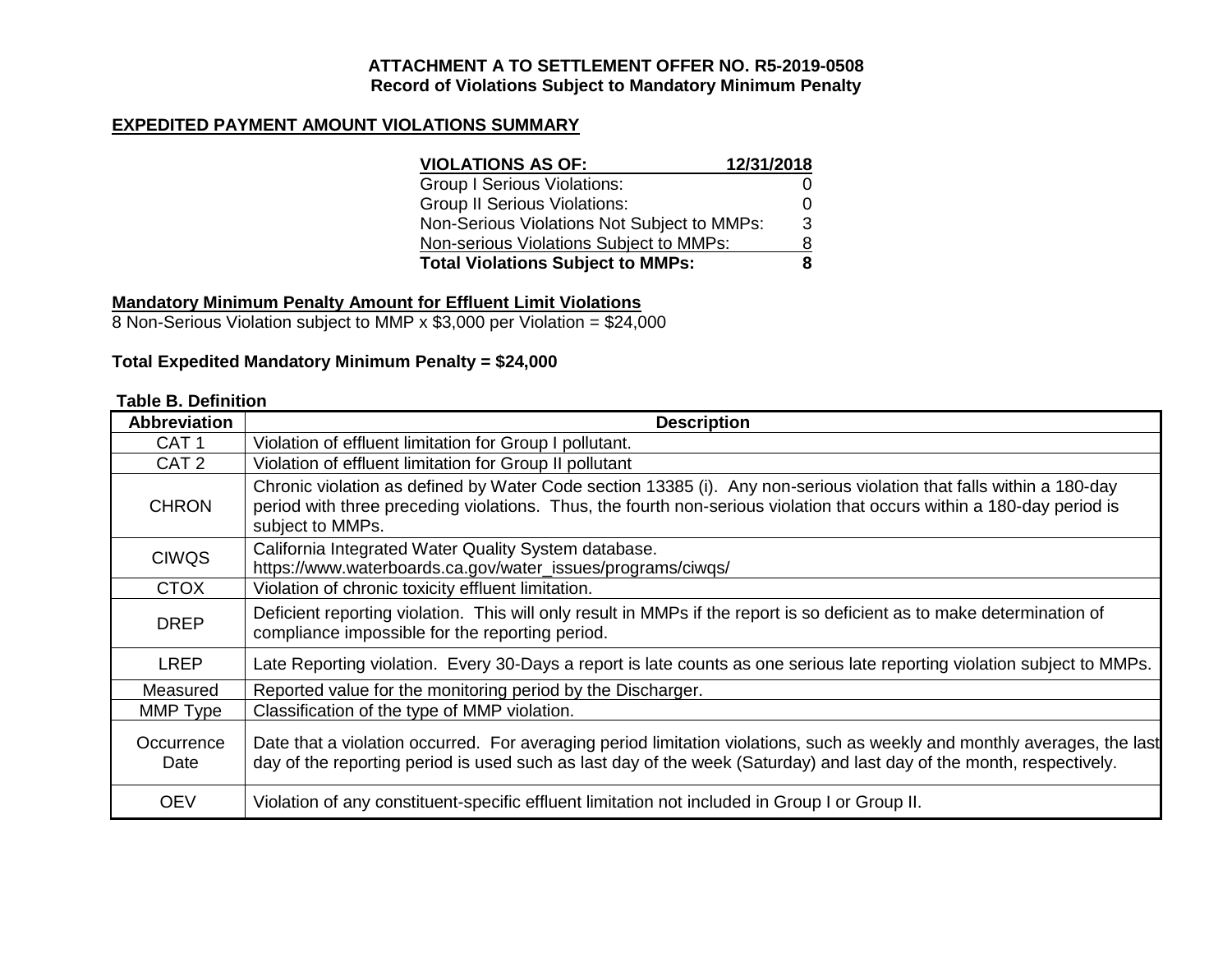## **ATTACHMENT A TO SETTLEMENT OFFER NO. R5-2019-0508 Record of Violations Subject to Mandatory Minimum Penalty**

# **Table B. Definition**

| Abbreviation  | <b>Description</b>                                                                                                                                                                                 |  |
|---------------|----------------------------------------------------------------------------------------------------------------------------------------------------------------------------------------------------|--|
| <b>NCHRON</b> | Non-serious violation falls within the first three violations in a 180-day period, thus, not subject to MMP.                                                                                       |  |
| <b>SIG</b>    | Serious Violation:<br>For Group I pollutants that exceed the effluent limitation by 40 percent or more.<br>п<br>For Group II pollutants that exceed the effluent limitation by 20 percent or more. |  |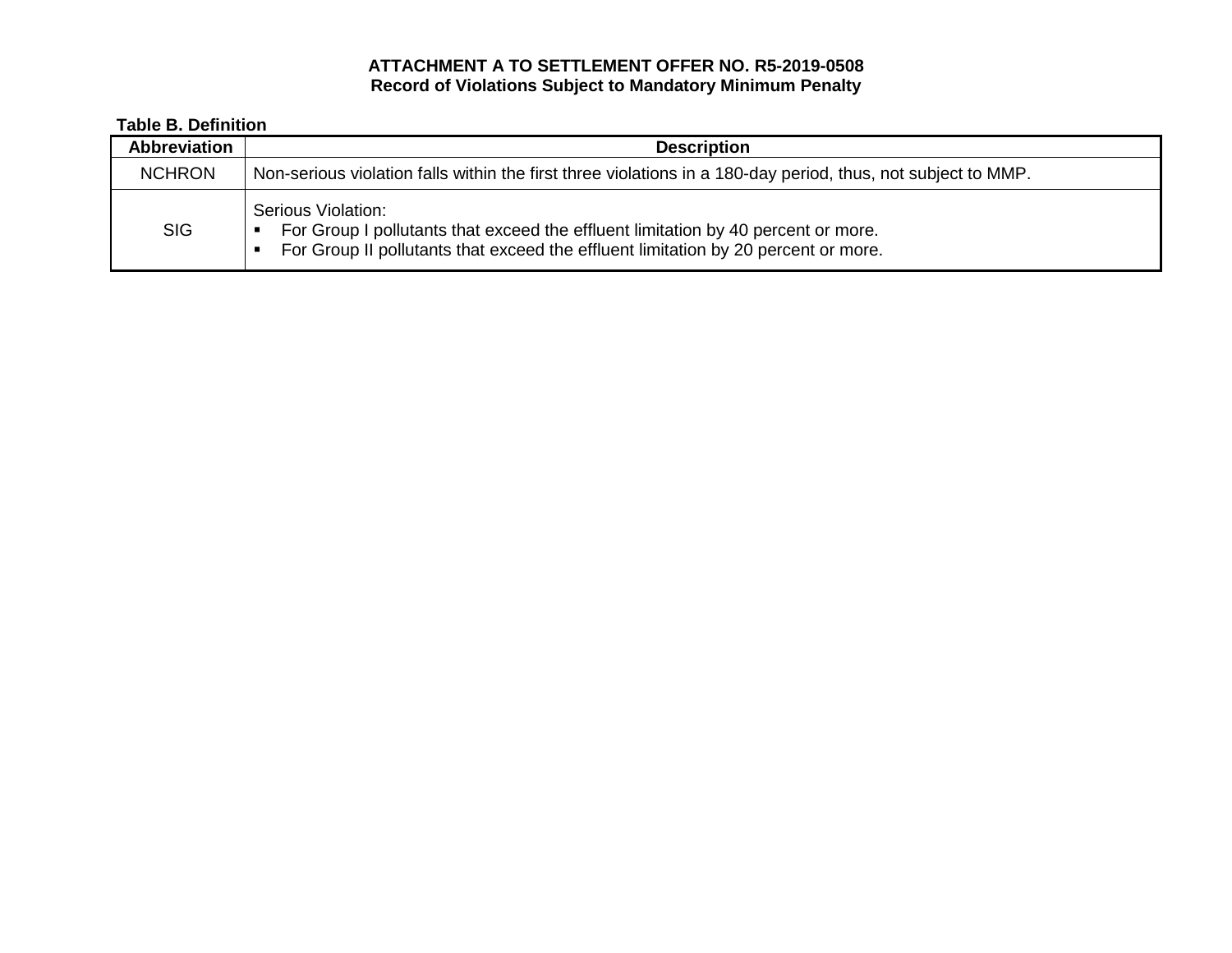### **Offer to Participate in Expedited Payment Letter Program EPL R5-2019-0508**

### **ACCEPTANCE OF CONDITIONAL RESOLUTION AND WAIVER OF RIGHT TO HEARING; (proposed) ORDER**

Contra Costa Water District EPL No. R5-2019-0508

By signing below and returning this Acceptance of Conditional Resolution and Waiver of Right to Hearing (Acceptance and Waiver) to the Central Valley Regional Water Quality Control Board (Central Valley Water Board), the Contra Costa Water District (Discharger) hereby accepts the "Offer to Participate in Expedited Payment Letter Program" (Conditional Offer), incorporated herein by reference, and waives the right to a hearing before the Central Valley Water Board to dispute the allegations of violations described in the Record of Violations (ROV), which is included as Attachment A to the Conditional Offer.

The Discharger agrees that the Conditional Offer shall serve as a complaint pursuant to Article 2.5 of the California Water Code and that no separate complaint is required for the Central Valley Water Board to assert jurisdiction over the alleged violations through its Chief Prosecutor. The Discharger agrees to pay the penalties required by California Water Code section 13385, in the sum of \$24,000 (Expedited Payment Amount), which shall be deemed payment in full of any civil liability pursuant to Water Code sections 13385 and 13385.1 that otherwise might be assessed for the violations described in the ROV. The Discharger understands that this Acceptance and Waiver waives its right to contest the allegations in the ROV and the amount of civil liability for such violations.

The Discharger understands that this Acceptance and Waiver does not address or resolve liability for any violation that is not specifically identified in the ROV.

Upon execution by the Discharger, the completed Acceptance and Waiver shall be returned to:

Kim Sellards, Supervisor for Compliance and Enforcement Section 11020 Sun Center Drive, Suite 200 Rancho Cordova, CA 95670 Phone: (916) 464-4835 [Kim.Sellards@waterboards.ca.gov](mailto:Kim.Sellards@waterboards.ca.gov)

The Discharger understands that federal regulations set forth at title 40, Code of Federal Regulations, section 123.27(d)(2)(iii) require the Central Valley Water Board to publish notice of and provide at least thirty (30) days for public comment on any proposed resolution of an enforcement action addressing NPDES permit violations. Accordingly, this Acceptance and Waiver, prior to execution by the Central Valley Water Board Executive Officer, will be published as required by law for public comment.

If no comments are received within the notice period that causes the Central Valley Water Board Executive Officer to question the Expedited Payment Amount, the Central Valley Water Board Executive Officer or his designee will execute this settlement Offer.

The Discharger understands that if significant comments are received in opposition to the Expedited Payment Amount, the offer on behalf of the Central Valley Water Board to resolve the violations set forth in the ROV may be withdrawn. In that circumstance, the Discharger will be advised of the withdrawal and an administrative civil liability complaint may be issued and the matter may be set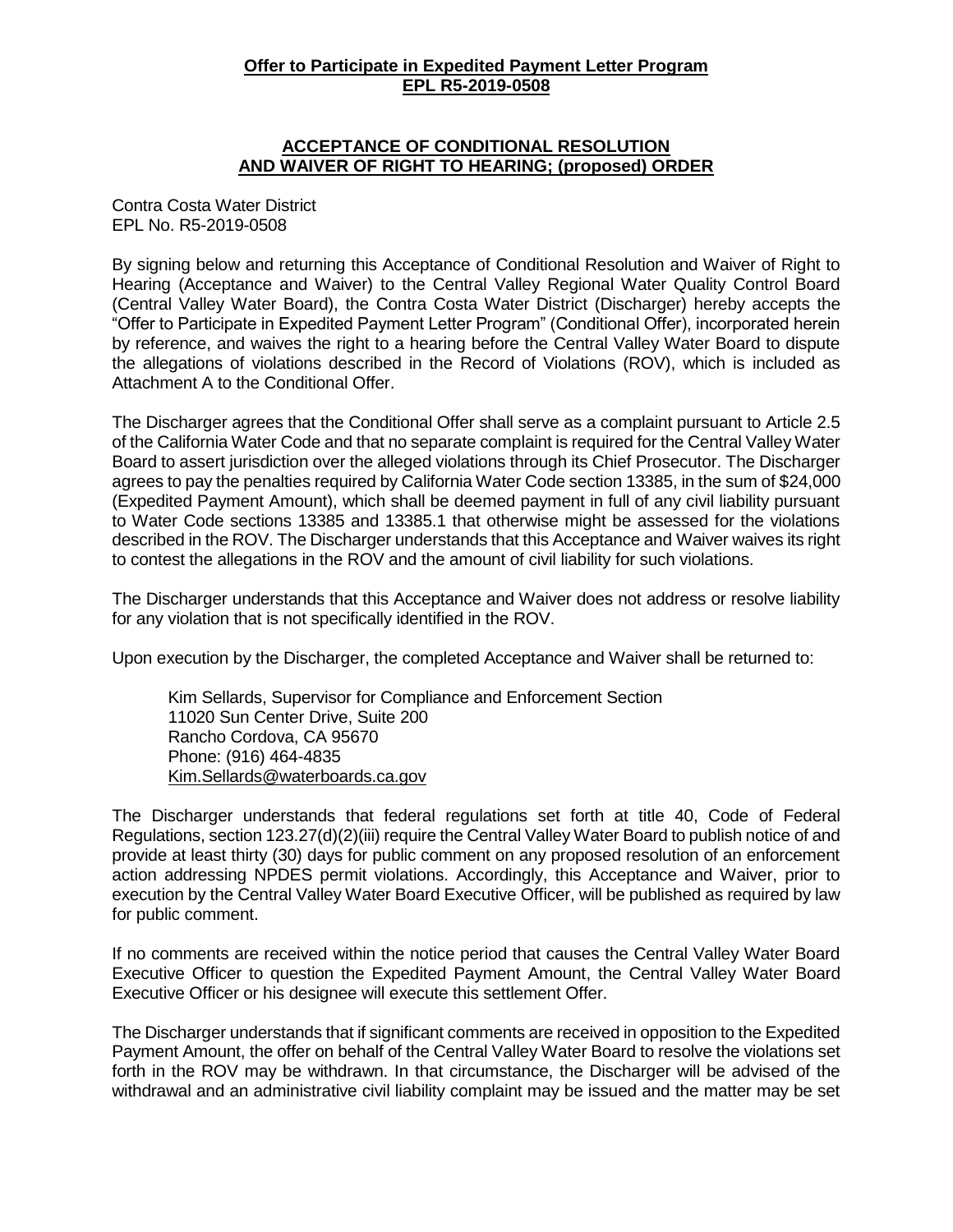### **Offer to Participate in Expedited Payment Letter Program EPL R5-2019-0508**

for a hearing before the Central Valley Water Board. For such a liability hearing, the Discharger understands that this Acceptance and Waiver executed by the Discharger will be treated as a settlement communication and will not be used as evidence in that hearing.

The Discharger further understands that once the Acceptance and Waiver is executed by the Central Valley Water Board Executive Officer or his designee, the full payment required by the deadline set forth below is a condition of this Acceptance and Waiver. In accordance with California Water Code section 13385(n)(1) and California Water Code section 13385.1(c)(1), funds collected for violations of effluent limitations and reporting requirements pursuant to sections 13385 and 13385.1 shall be deposited in the State Water Pollution Cleanup and Abatement Account. Accordingly, the \$24,000 liability shall be paid by a cashiers or certified check made out to the "State Water Pollution Cleanup and Abatement Account". The Discharger may choose to submit the full payment with the Waiver. However, the payment must be submitted to the State Water Resources Control Board no later than thirty (30) calendar days after the date the Acceptance and Waiver is executed by the Central Valley Water Board Executive Officer or his designee.

Please mail the check to:

State Water Resources Control Board, Accounting Office Attn: EPL R5-2019-0508 Payment PO Box 1888 Sacramento, California, 95812-1888

The Discharger shall also provide a copy of the wavier form and check via email to the Central Valley Water Board (Kim.Sellards@waterboards.ca.gov).